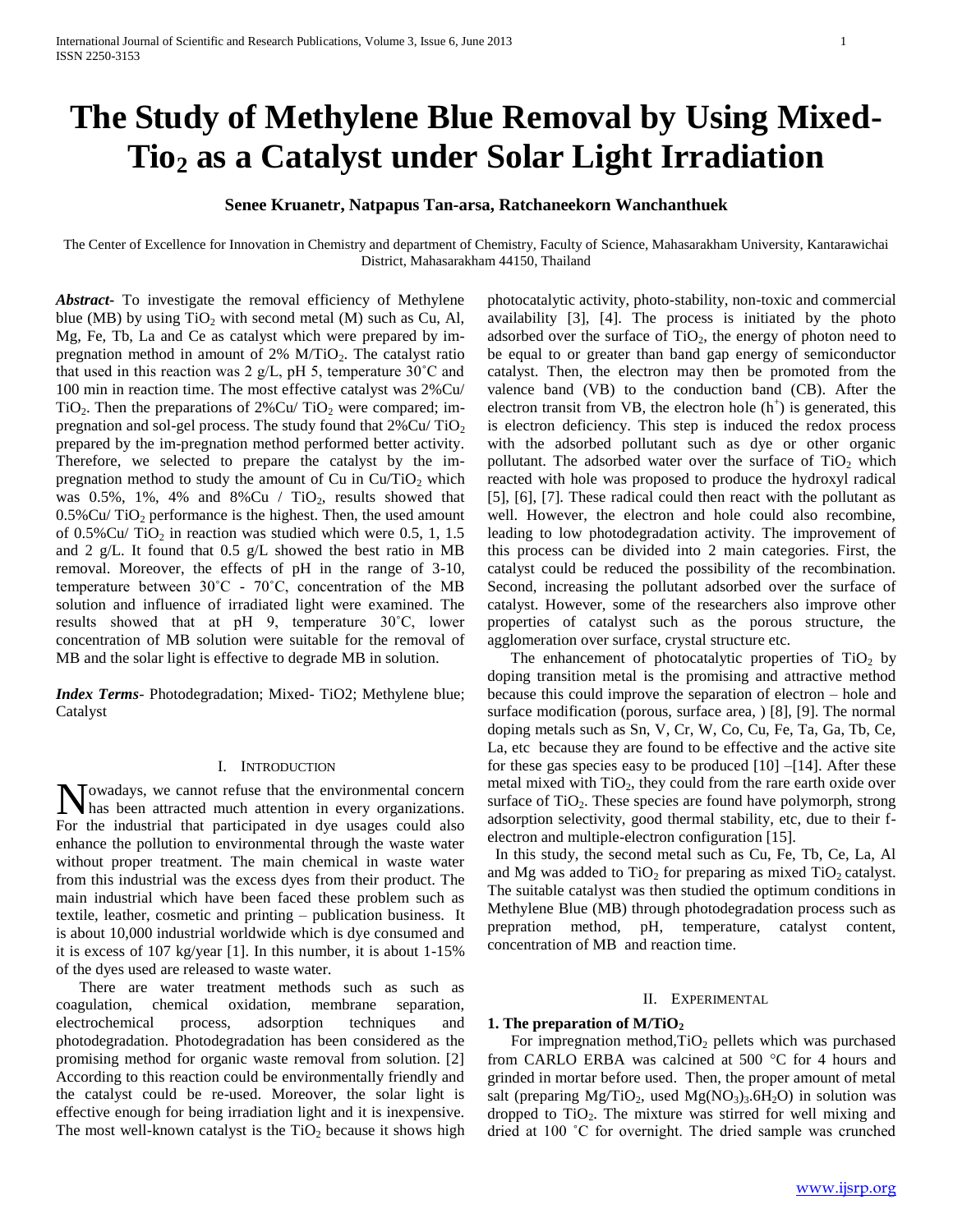and calcined at 500 ˚C for 4 hours. The resulting mixed oxide was then used as catalyst. The different mix oxide with  $TiO<sub>2</sub>$  was prepared in similar method but the specific metal salts were required.

 The second method which is in interesting is sol-gel method, for preparing  $TiO_2$ -CuO<sub>2</sub>. The starting metal salts of Ti and Cu are Titanium (IV) n-butoxide and  $Cu(NO<sub>3</sub>)<sub>2</sub>$  which are dissolved in ethanol and water, respectively. Poly-ethylene glycol (PEG) was added to  $Cu(NO<sub>3</sub>)<sub>2</sub>$  solution under vigorous stirring. Then the titanium (IV) n-butoxide solution was dropped into the mixture. The white precipitate was produced during dropping. Then, the 5 M NaOH and 5 M hydrazine were sequentially in to above slurry and the yellow precipitate was formed. The mixture was kept stirring for 15 min. The mixture was then washed by water and acetone and filtrated. The cake was then dried at 100 ˚C for overnight and calcined at 500 ˚C for 4 hours. [16]

# **2. Photocatalytic reaction**

 In order to study the effect of the second metal in M/TiO2 catalyst which prepared by impregnation method, the different M which are Cu, Fe, Tb, Ce, La, Al and Mg over  $TiO<sub>2</sub>$  was selected. The solution of Methylene Blue (MB) was prepared at specific concentration and adjusted pH at 5. The solution of MB was stirred and heated to 30 °C, then the  $M/TiO<sub>2</sub>$  catalyst was added to the solution at content 2 g/L. The mixture was kept stirring and heated for 100 min while some of mixture was sampled at every 10-20 min. The mixture was subjected to centrifuge and the supernatant was measure the concentration of residual MB by Spectrophotometer at 665 nm.

 For different parameter study, the experiment was similarly as above procedure whereas the interested parameter was varied. **3. Analytical method**

 The efficiency of catalyst was related to the % of MB removal which was calculated by following equation;

$$
=\frac{C_{in}-C_{final}}{C_{in}}\times 100
$$

% MB removal

where  $C_{in}$  and  $C_{final}$  denote to the initial and final concentration of MB (M), respectively.





III. RESULTS AND DISCUSSION

# **Figure1: Photodegradation of MB over mixed-oxide at pH 5, temperature; 30 C, MB concentration; 3.2 mg/l, catalyst content; 2 g/l**

 Figure1 shows the effect of different second metal loading to  $TiO<sub>2</sub>$  by impregnation method. It is clearly that some mixed oxide showed lower activity than pure  $TiO<sub>2</sub>$  which are Tb-TiO<sub>2</sub> and  $Mg-TiO<sub>2</sub>$  whereas  $Cu-TiO<sub>2</sub>$  showed the highest photodegradation activity. Firstly, Hara et al. [17] found that the  $Cu<sub>2</sub>O$  powder could be a catalyst for the decomposition of water to  $H_2$  and  $O_2$  under solar light. This could due to the easiness of the electron and hole generation over  $CuO<sub>2</sub>$  because the band gap of  $CuO<sub>2</sub>$  is only 2.0 eV. However, the main problem of pure Cu2O in photocatalysis reaction is the recombination of electron and hole. Therefore, the mixed oxide with  $Cu<sub>2</sub>O$  was prepared to discover the solution for this problem. Sevevirathna et al. [18]deposition nanoparticle of  $Cu<sub>2</sub>O$  over TiO<sub>2</sub> powder and found that this composite catalyst could be active catalyst for the decomposition of water under light irradiation. Bessekhouad et al. [19] also studied the photoactivity of the same type of composite material using as catalyst in photodegration of Orange II. The results show that this composite showed the superior photoactivity in the degradation of Orange II. They seem to suggest that the  $Cu<sub>2</sub>O$  generated electron and hole, and then electron was transferred to the conduction band of  $TiO<sub>2</sub>$ ; resulting the preventing of the recombination process. Therefore, more electron from catalyst was produced and transferred to the target pollutant in solution. The enhancement of photodegradation of this composite system was achieved when compared to pure  $Cu<sub>2</sub>O$  and  $TiO<sub>2</sub>$ . This could be the reason to explain the results from Figure1 in the high activity of  $Cu-TiO<sub>2</sub>$ .

 The well known and simple methods to prepared mixed oxide for using as heterogenous catalyst are impregnation and coprecipitation (sol-gel process) methods. Therefore, this mixed oxide was prepared by these 2 methods and then the resulting catalyst was studied the activity in photodegradation of MB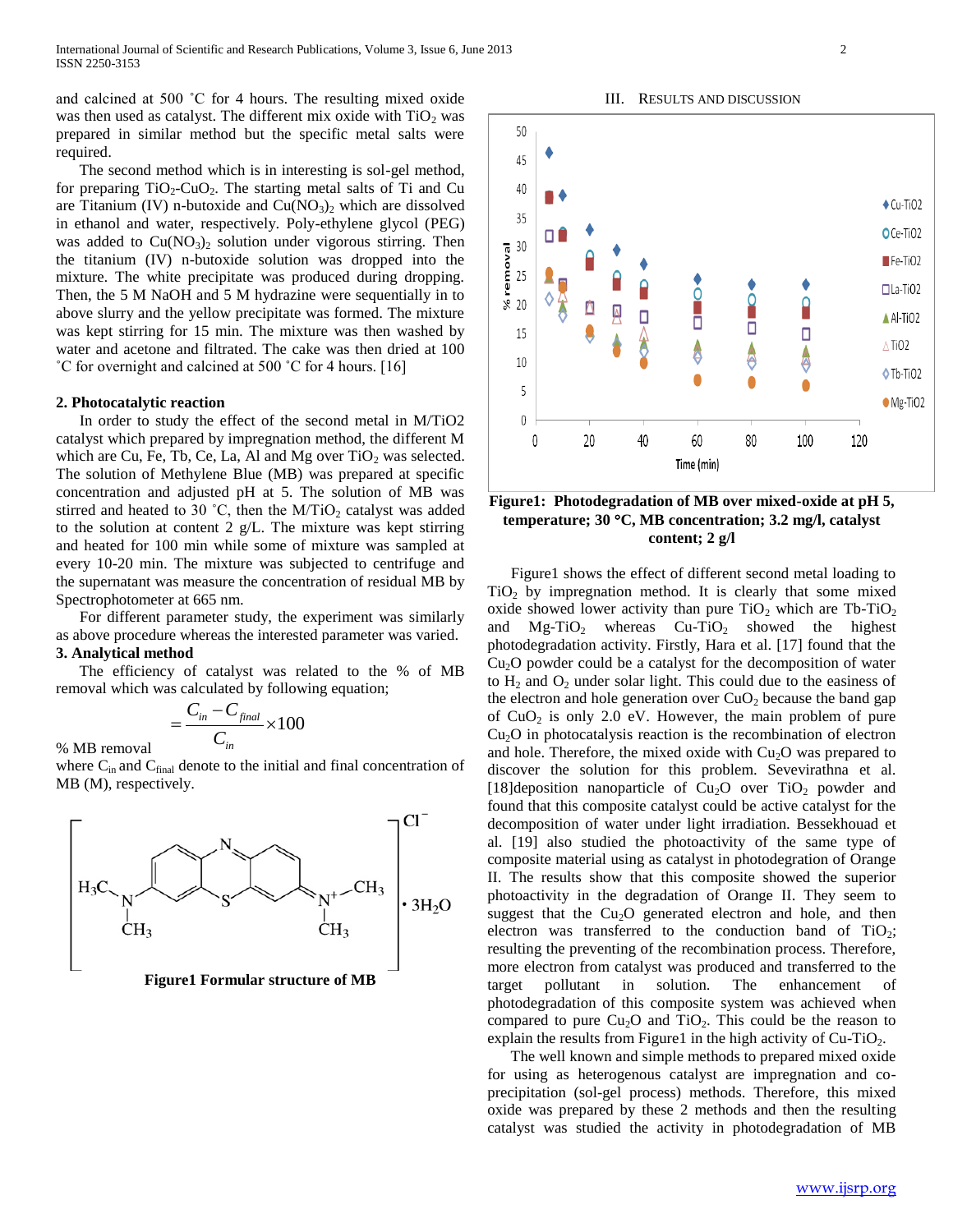under solar light irradiation. The results were shown in Figure2 and suggested that the sol-gel process show higher activity. It has been mentioned that the photocatalyst activity was strongly related to the preparation method. For example,  $Au-TiO<sub>2</sub>$  was used as catalyst in water dissociation and the different fabrication methods were investigated [20]; deposition-precipitation, photodeposition and wet impregnation methods. The results showed that the photo-deposition showed greater activity than others techniques. Boccuzzi et al.[21], [22] were also studied the properties and activity of  $Cu-TiO<sub>2</sub>$  in the hydrogenation of 1,3cyclooctadiene. They found that the catalysts fabricated from different methods showed different properties and activity up to 100 times different. Recently, Shiping Xu et al. [23] studied 5 different methods which is widely used for prepared mixed oxide (metal-TiO<sub>2</sub>) such as sol-gel, wet impregnation, chemical reduction of Cu salt by  $NaBH_4$  (NR) and in situ photo-deposition in hydrogen generation from water. The results showed that the catalyst prepared from sol-gel method show highest activity which similarly to our results.



**Figure 2: Photodegradation of MB over different Cu/TiO<sup>2</sup> at pH 5, temperature; 30 C, MB concentration; 3.2 mg/l, catalyst content; 2 g/l**



**Figure 3: Photodegradation of MB over different loading Cu over TiO<sup>2</sup> at pH 5, temperature; 30 C, MB concentration; 3.2 mg/l, catalyst content; 2 g/l**

Figure3 showed the effect of Cu loading in  $TiO<sub>2</sub>$  which are 0.5, 1, 4 and 8%. It clears that at lower Cu loading showed higher photocatalytic activity. It has been studied that the amount of metal in mixed oxide clearly effects the activity of catalyst [23], [24], [25]. They [23], [24], [25] claimed that only the optimum amount of the metal in mixed oxide could enhanced the activity with specific reaction and condition. M. Zhou et al. [24] studied the photodegradation of surfactant by investigates the effect of Fe loading in  $TiO<sub>2</sub>$ . They also suggested that only specific ratio of Fe:Ti at 0.25 could reach the maximum activity of catalyst. Similary, the results was supported in the studied of Mst. S. Nahar et al. [26] which investigated Fe-TiO<sub>2</sub> activity over the phenol degradation over visible light and also K. Melghit et al. [25] which studied the Congo red degradation under solar light with M-TiO<sub>2</sub> (M=V, Fe) as catalyst. However, the same catalyst could showed the different results as found in the investigation of N. A. Jamalluddin [27]. They studied the degradation of reactive dye by Fe-TiO<sub>2</sub> under ultrasonic irradiation. The effect of Fe loading study showed that at lower amount of Fe (between 0.2 – 1%) showed higher activity. They explained that crystal phase of  $TiO<sub>2</sub>$  could played the rule. The interfacial between the Fe and  $TiO<sub>2</sub>$  could be sufficiently factor. At higher loading could present the less interfacial surface. Therefore at lower loading of second metal could result in the high dispersion of second metal over  $TiO<sub>2</sub>$  and related to higher interfacial area. This reason could also explain our results and also support with the mechanism of normal photo degradation that the produced electron at CB will be transferred to the second metal surface. If the catalyst shows the higher interfacial area this process could occur easily and this will prevent the recombination of electron and hole effectively. This will result in the higher photoactivity of the catalyst.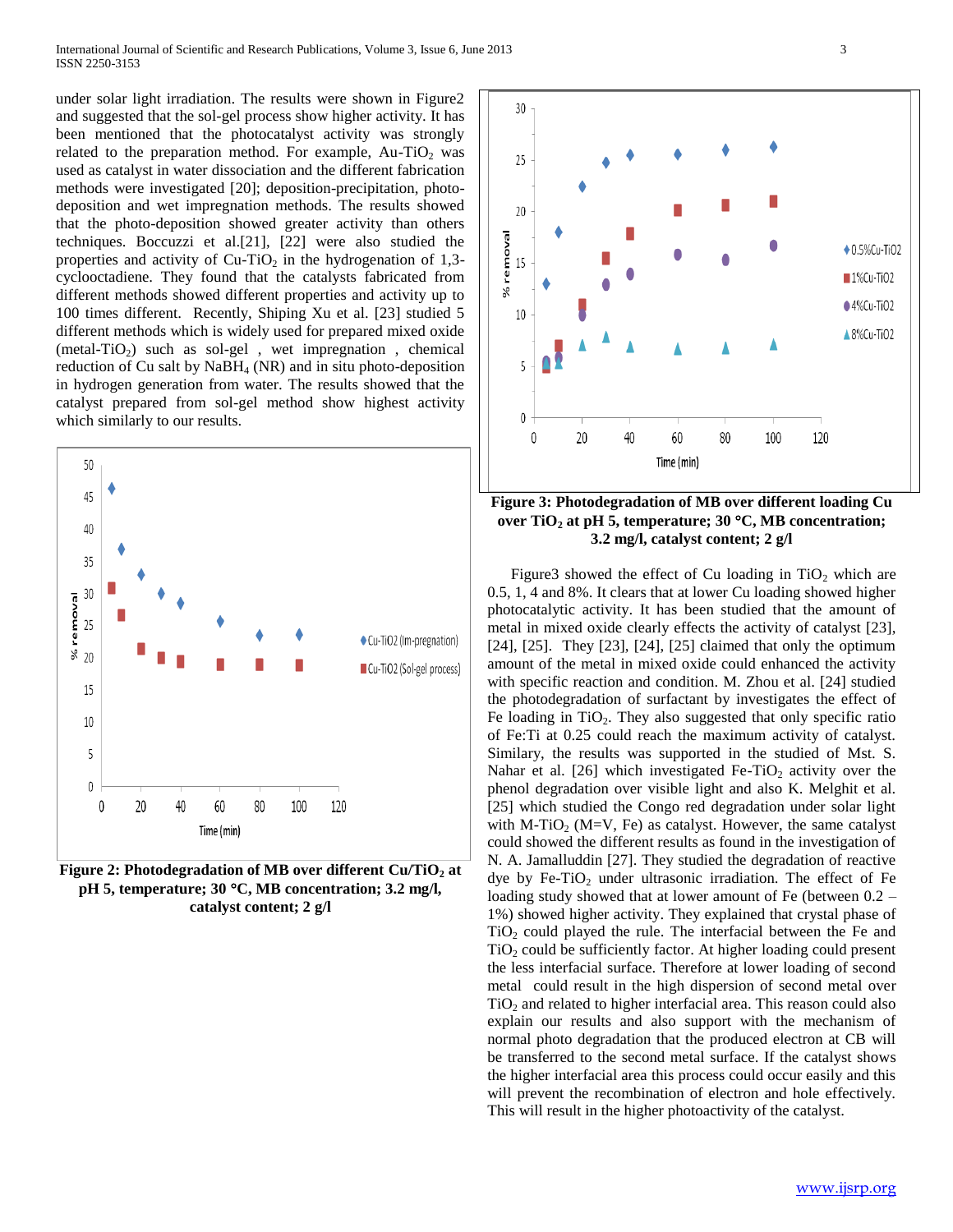

**Figure 4: Photodegradation of MB over 0.5%Cu/TiO<sup>2</sup> with different content at pH 5, temperature; 30 C, MB concentration; 3.2 mg/l.**

The effect of catalyst amount which is  $0.5\%$  Cu/TiO<sub>2</sub> in the degradation of MB under solar light was studied and the results showed in Figure4. The catalyst amount between  $0.5 - 2$  g/L illustrated that at higher loading the % removal was lower than at less amount of catalyst. This showed that the more working sites over surface of catalyst were found in reaction at catalyst at 0.5 g/L. The similarly results were found in C. Chen et al. [28]. They studied the effect of catalyst concentration between 0.1-0.5 g/L in the photodegradation of Ma lachite green over  $TiO<sub>2</sub>$  under UV light. They confirm that at lower concentration, the increasing of photodegradation rate was achieved. Their results were also in agreement with the study of M. Saquib et al. [29]. They [28] were explained that at higher dosage of catalyst could enhance the aggregation of catalyst particles which causing the decreasing of surface area of catalyst. However, they also claimed that the light scattering by  $TiO<sub>2</sub>$  could occur when using high concentration of  $TiO<sub>2</sub>$ , leading to the less photon adsorption to the catalyst and causing the decreasing of catalyst activity. This could be also the reason to explain our results in Figure4.



**Figure 5:** Photodegradation of MB over  $0.5\%$  Cu/TiO<sub>2</sub> at different pH, temperature;  $30^{\circ}$ C, MB concentration;  $3.2 \text{ mg/l}$ , catalyst content 0.5 g/l.

The surface charge of  $TiO<sub>2</sub>$  could also effect by pH, therefore, effect of pH was also studied (pH between 3-10). The results were showed in Figure 5 and clearly showed that  $pH = 9$ was the optimum condition for the MB degradation under  $0.5\%$ Cu-TiO<sub>2</sub> catalyst. Normally, TiO<sub>2</sub> in aqueous system is amphoteric [30]. Therefore, at pH higher than isoeletric point the surface of  $TiO<sub>2</sub>$  is mainly in negatively charge. Thus, the electrical property of the  $TiO<sub>2</sub>$  is dependent with pH and this will affect the adsorb species. According to MB is cationic dyes, pH of dispersion should be in basic range or higher than zero point charge. S. Senthikumaar et al. [31] studied the photodegradation of textile dye (MB) by  $TiO<sub>2</sub>$  under ultrasonic irradiation. The results showed that at higher pH, the % removal of MB was increased and stayed constant from pH at 10. Similarly, the optimum pH for the degradation of phenanthrene in surfactant solution containing  $TiO<sub>2</sub>$  was about 8 when compare pH at 3, 8 [32]. They also explained the results using the iso-electric point (IEP) of catalyst which claimed that IEP of  $TiO<sub>2</sub>$  is about 6.8 [33]. Therefore, roughly the proper pH for adsorption the positively species should be higher than 6.8. Regarding to our results, it could be also explained by using the IEP of  $Cu-TiO<sub>2</sub>$ which is below 7 as well as pure  $TiO<sub>2</sub>$  [34]. Therefore, the optimum pH for our system should be higher than 7 as in agreement with results from Fig 5 (pH higher than 6, the % removal was gradually increasing). However, at higher pH than 9 the % removal was slowly decreasing again, this could be due to the strongly negatively charge of  $TiO<sub>2</sub>$  was protonated and loss the negatively property for adsorption cationic dye.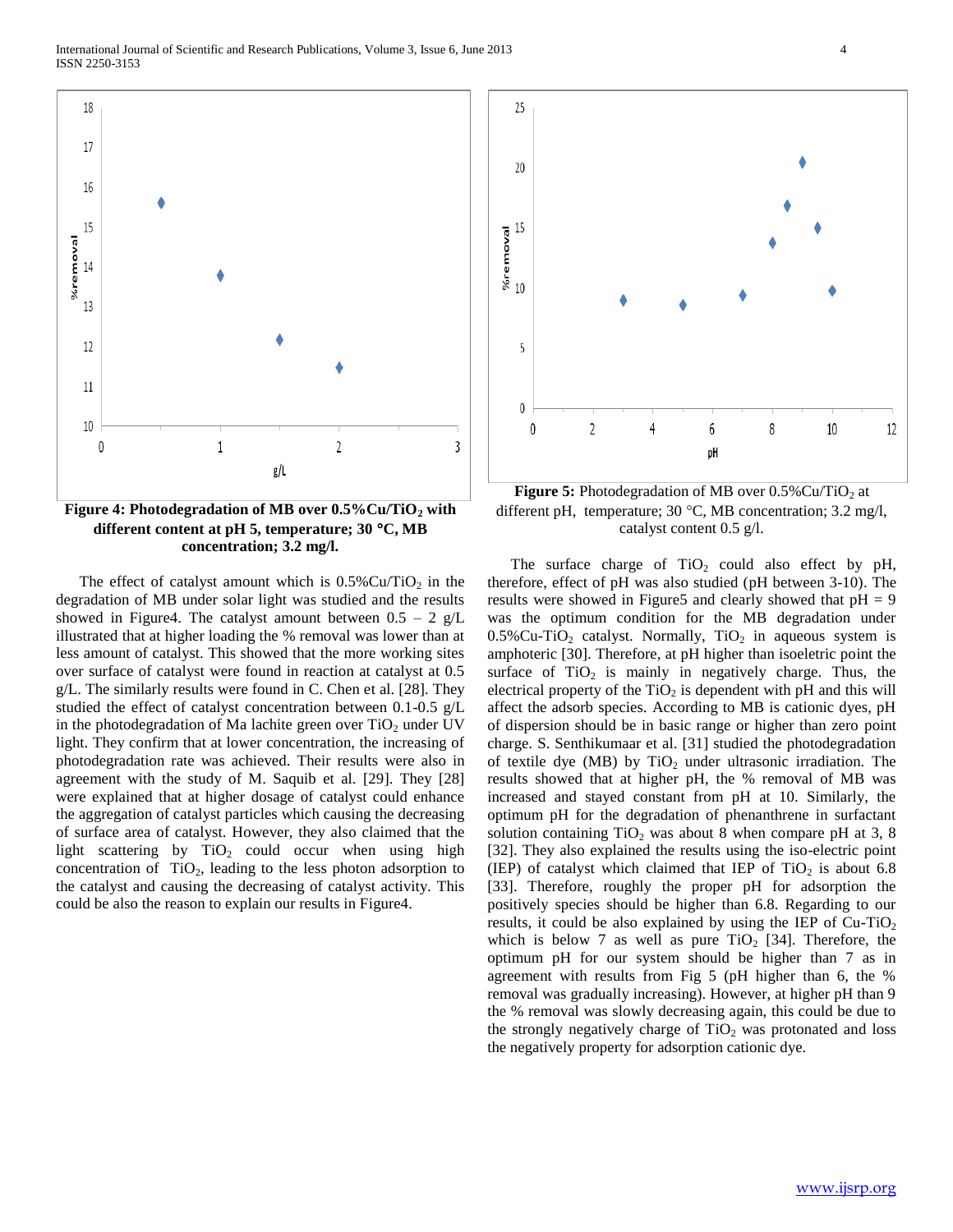International Journal of Scientific and Research Publications, Volume 3, Issue 6, June 2013 5 ISSN 2250-3153



**Figure 6: Photodegradation of MB over 0.5%Cu/TiO<sup>2</sup> at different temperature, pH 9, MB concentration; 3.2 mg/l, catalyst content 0.5 g/l.**

 From Figure6, the % removal of MB is slightly constant. It indicated that the MB degradation is independent with temperature. In the other hand, it could be concluded that the mixed oxide is tolerant to temperature or stable with temperature between 30- 70 °C. This means that the temperature could not change the surface morphology and property of  $TiO<sub>2</sub>$  to methylene blue. However, Ling et al. [36] studied the photodegradation of phenol and methylene blue using immobilized  $TiO<sub>2</sub>$  film. They found that the temperature between  $30 - 50$  °C could not affect the photoactivity of this catalyst. They explained that this reaction need very low activation energy or zero which achieved from photonic activation  $(5{\text -}20 \text{ kJ} \text{mol}^{-1})$ [37]. These level is closed to the hydroxyl radica; reaction, suggested that this reaction may be involved hydroxyl radical reaction.



**Figure 7: Photodegradation of MB over 0.5%Cu/TiO<sup>2</sup> at different initial MB concentration, pH 9, temperature 30 C, catalyst content 0.5 g/l.**

 Figure7 showed the effect of the initial MB concentration in MB removal by using  $TiO<sub>2</sub>$  as photocatalyst. It clears that at lower concentration of MB, the removal of MB was increased. The similarly results were found in the study of Chen et al. [28], Ling et al. [36], Liang et al. [35]. Chen et al. [28] studied the degradation of Malachite green using  $TiO<sub>2</sub>$ , at lower concentration of Malachite green can enhanced the % degradation. They explained that at higher concentration, the adsorption rate of malachite green was high and these could cause the competition of OH- adsorption over  $TiO<sub>2</sub>$ . Therefore, the OH. production was low. These will cause the lower degradation efficiency. Ling et al. [36] also explained shortly of this influence that it is typical application of photocatalysis.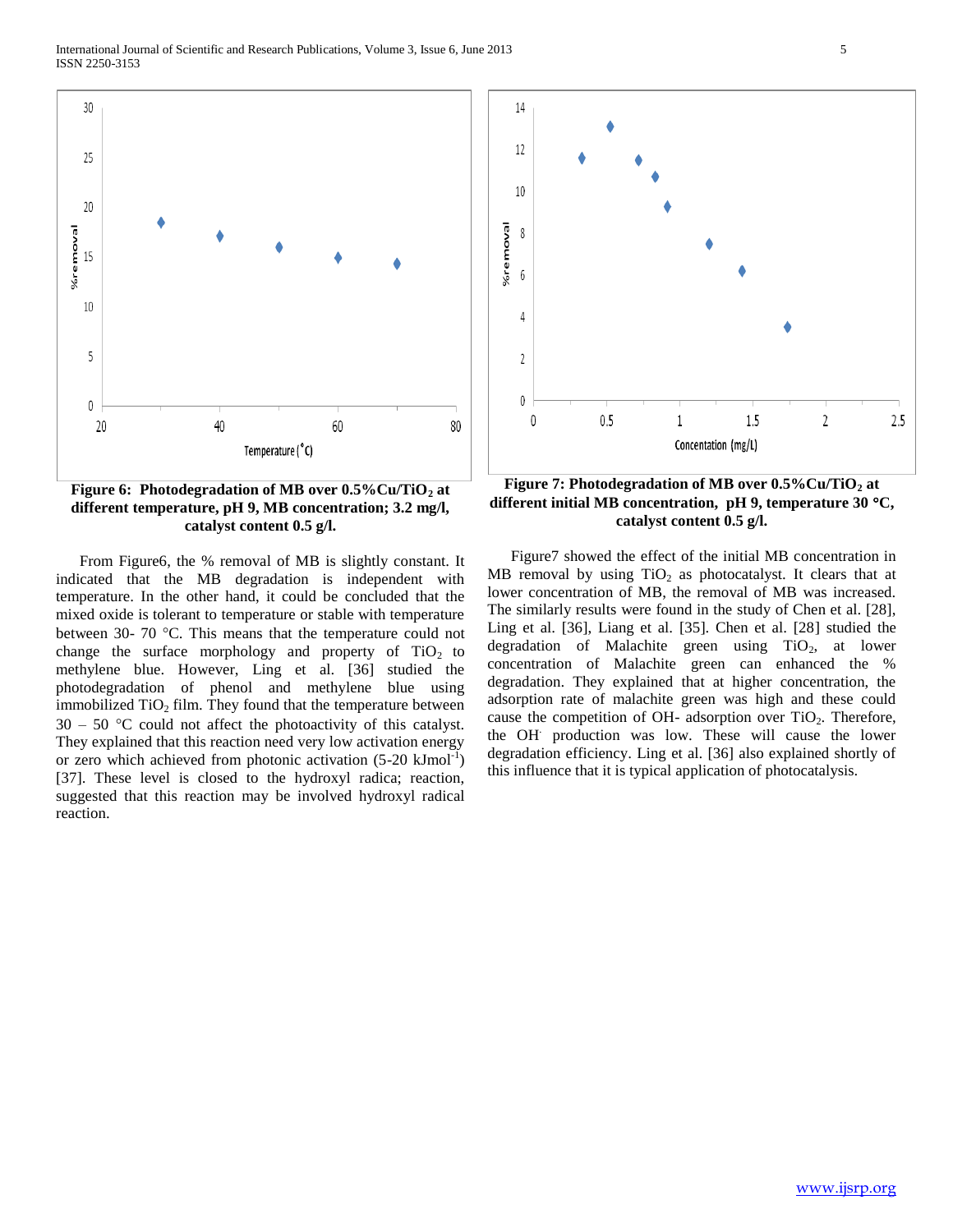

Figure 7: Photodegradation of MB over  $0.5\%$  Cu/TiO<sub>2</sub> at different light irradiation, initial MB concentration 0.5 mg/l, pH 9, temperature 30  $\degree$ C, catalyst content 0.5 g/l.

 The results in Figure7 studied the effect of light irradiation. The reaction was taken place at 3 different conditions which were at daytime about noon (called daylight), at night and turn on the fluorescent light (called fluorescence) and at night time but turn of the light (called dark). These reactions were operated in the same laboratory and used the same condition. The results showed that the reaction at day time showed higher % MB removal, followed by the reaction at night time which turned on and off the fluorescence light. The reaction that operated in the dark is the removal of MB by adsorption process only whereas the reaction with light irradiation contained both adsorption and photodegradation of MB. Therefore, the % removal of MB was higher for the reaction with light irradiation. The comparison of the reaction with solar light and fluorescence, it is clearly that the reaction at day time showed higher % degradation. It is well known that the higher light density can excite more e- and hole in  $TiO<sub>2</sub>$  and these will enhance photodegradation activity. The fluorescence light that used in this study was the normal fluorescence lamp at ceiling, it was not contact directly to the solution. Therefore, the excitation of  $TiO<sub>2</sub>$  could be less effective that the solar irradiation.

# IV. CONCLUSIONS

A series of mixed oxide with  $TiO<sub>2</sub>$  were prepared by impregnation of metal salt to  $TiO<sub>2</sub>$  commercial grade. Tb/TiO<sub>2</sub> and  $Mg/TiO<sub>2</sub>$  show lower photodegradation activity than pure  $TiO<sub>2</sub>$  whereas  $Cu/TiO<sub>2</sub>$  showed the highest activity. The preparation of  $Cu/TiO<sub>2</sub>$  was then investigated, resulting that coprecipitation was the proper method. Then the experiment parameters was examine, % Cu loading, catalyst content, pH, temperature, MB concentration and reaction time. The results showed that the optimum conditions were lower % Cu loading, catalyst content, MB concentration and temperature. In term of pH, it clears that pH about 9 showing the high % MB removal. The source of light irradiation was also studied; day light showed better activity than fluorescence. The reaction took place in the dark was the lowest activity.

# **ACKNOWLEDGEMENTS**

 I would like to thank Facultry of Science, Mahasarakham University for financial support. The authors acknowledge department of Chemistry, Faculty of science, Mahasarakham University. And financial support from the Center of Excellence for Innovation in Chemistry (PERCH-CIC), Office of the Higher Education Commission, Ministry of Education is gratefully acknowledged.

### REFERENCES

- [1] Y.C. Wong, Y.S. Szeto, W.H. Cheung, G. McKay, Adsorption of acid dyes on chitosan-equilibrium isotherm analyses, Process Biochem. 39 (2004) 693.
- [2] A. Fujishima, T.N.Rao, D.A. Tryk, 2000. Titanium dioxide photocatalysis. J. Photochem. Photobiol. C: Photochem , J. Photochem. Photobiol. C: Photochem. Rev. 1 (2001) 1.
- [3] G. Wang, F. Wu, X. Zhang, M. Luo, N. Deng, , Enhanced  $TiO<sub>2</sub>$ photocatalytic degradation of bisphenol E by -

cyclodextrin in suspended solutions , J. Hazard. Mater. 133 (2006) 85.

- [4] X. Zhang, F. Wu, Z. Wang, Y. Guo, N. Deng, Photocatalytic degradation of 4,4-biphnol in  $TiO<sub>2</sub>$  in the presence of cyclodextrins: a trinity integrated mechanism , J. Mol. Catal. A: Chem. 301 (2009) 134.
- [5] L. Zhang, P. Li, Z. Gong, X. Li, Photocatalytic degradation of polycyclic aromatic hydrocarbons on soil surfaces using  $TiO<sub>2</sub>$  under UV light, J. Hazard. Mater. 158 (2008) 478.
- [6] L. Hu, P.M. Flanders, P.L. Miller, Oxidation of sulfamethoxazole and related antimicrobial, Water. Res. 41 (2007) 2612.
- [7] R.-J. Wu, C.-C. Chen, C.-S. Lu, P.-Y. Hsu, M.-H. Chen, Phorate degradation by TiO<sub>2</sub> photocatalysis: parameter and reaction pathway investigations, Desalination, 250 (2010) 869.
- [8] J. Zhang, D. Fu, H. Gao and Lin Deng, Mechanism of enhanced photocatalysis of TiO<sub>2</sub> by Fe<sup>3+</sup> in suspension, Appl. Surf. Sci. 258 (2011) 1294.
- [9] A. Velentine Rupa, D. Manikandam, D. Divakar, T. Sivakumar, Effect of deposition of Ag on  $TiO<sub>2</sub>$  nanoparticles on the photodegradation of reactive Yellow-17, J. Hazard. Mater. 147 (2007) 906.
- [10] C. Garzella, E. Comini, E. Tempesti, C. Frigeri, G. Sberveglier, TiO2 thin films by a novel sol–gel processing for gas sensor application, Sens. Actuators B: Chem. 68 (2000) 189.
- [11] M.C. Carotta, M. Ferroni, D. Gnani, V. Guidi, M. Merli, G. Martinelli, M.C. Casale, M. Notaro, Nanostructured pure and Nb-doped  $TiO<sub>2</sub>$  as thick film gas sensors for environmental monitoring, Sens. Actuators B: Chem. 58 (1999) 310.
- [12] A.M. Ruiz, A. Cornet, K. Shimanoe, J.R. Morante, N. Yamazoe, Effects of various metal additives on the gas sensing performances of  $TiO<sub>2</sub>$ nanocrystals obtained from hydrothermal treatment, Sens. Actuators B: Chem. 108 (2005) 34.
- [13] S. Zhuiykov, W. Wlodarski, Y. Li, Nanocrystalline  $V_2O_5$ -Ti $O_2$  thin-films for oxygen sensing prepared by sol–gel process, Sens. Actuators B: Chem. 77 (2001) 484.
- [14] A.M. Ruiz, A. Cornet, K. Shimanoe, J.R. Morante, N. Yamazoe, Transition metals (Co, Cu) as additives on hydrothermally treated  $TiO<sub>2</sub>$  for gas sensing, Sens. Actuators B: Chem. 109 (2005) 7.